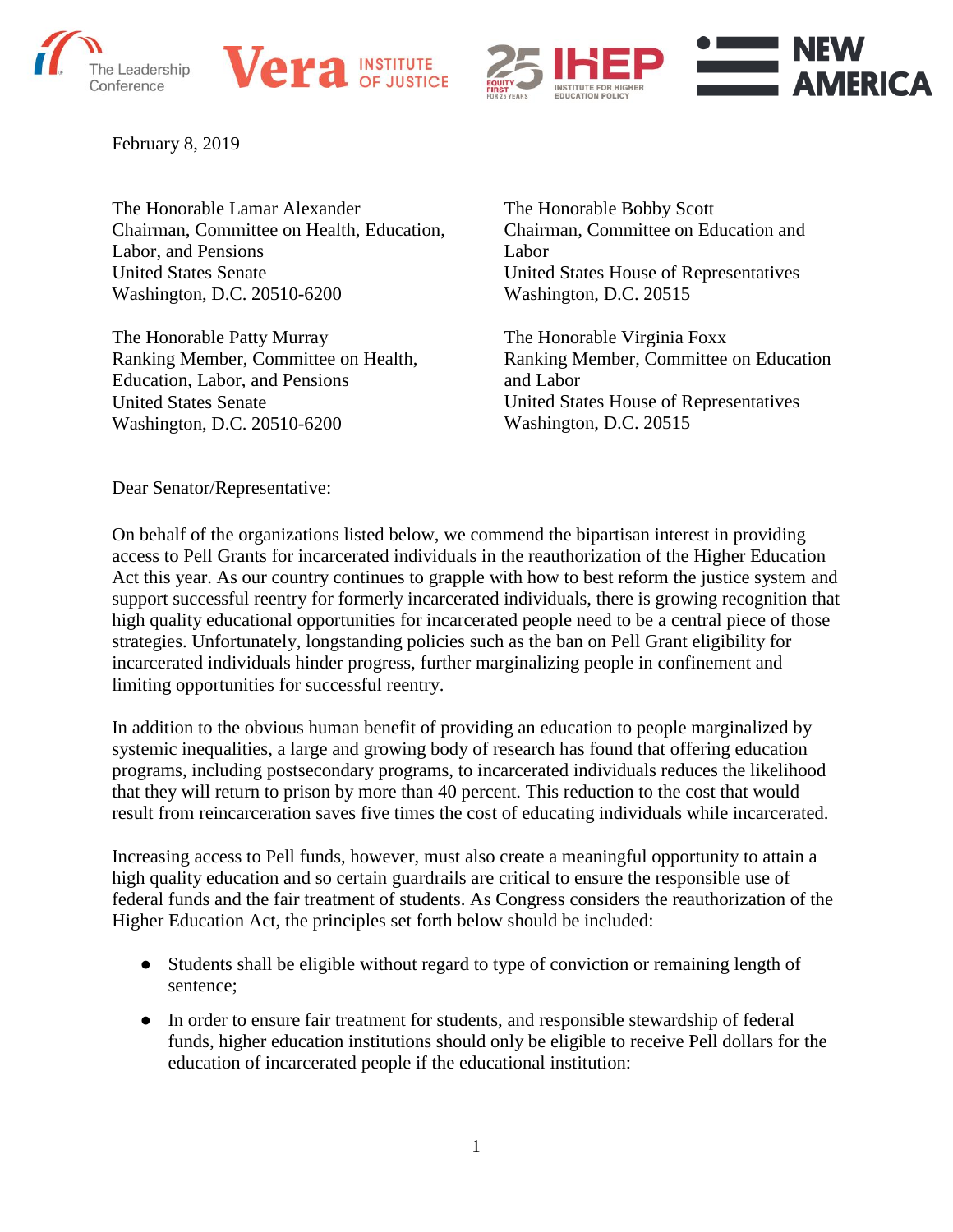





- o Will publicly report relevant program participation and student outcomes data. These data should be disaggregated by students' race/ethnicity, gender, sexual orientation, gender identity, age, disability status, and Limited English Proficiency status in order to determine whether and to what extent programs are serving incarcerated students equitably;
- o Has a demonstrated record of strong outcomes for students, whether incarcerated and/or non-incarcerated;
- o Has not been identified for compliance concerns regarding other regulatory or accreditation issues that apply to them in other contexts, such as not meeting the 90-10 requirement, not being on notice or probation or any other flags from accreditors, and not meeting the cohort default rate requirement for any year;
- o Only provides students with the cost of the education that will not exceed the value of the Pell Grant or other funding the institution may have received to support higher education programs, with no tuition, debt, or other charge passed on to the enrolled student;
- o Is fully transparent with students about any institutional barriers to admissions or financial aid that they could face either during or after incarceration;
- o Should offer incarcerated students the same opportunity for academic and career advising/counseling that their non-incarcerated students receive;
- o Facilitate students' future career and educational goals through articulation agreements, transferability of credits, and admission and comprehensive support services for students coming onto campus.

These policy barriers to accessing higher education are compounded by the barriers students face to voting, employment, and access to housing and public benefits upon release. While this document focuses exclusively on needed components of expanded postsecondary educational opportunity for people during their incarceration, Congress must also work to remove these other barriers to ensure the full benefit of the skills and talents these individuals have to offer.

In accordance with these principles, we urge Congress to address the needed components of expanded postsecondary educational opportunity for incarcerated individuals in the reauthorization of the Higher Education Act. If you have any questions or need additional information, please contact Hayne Yoon, director of government affairs at the Vera Institute of Justice at [hyoon@vera.org](mailto:hyoon@vera.org) or (202) 465-8906 or CJ Powell, higher education program analyst at The Leadership Conference, at [powell@civilrights.org](mailto:powell@civilrights.org) or (202) 263-2880.

## Sincerely,

American Civil Liberties Union Association of State and Federal Directors of Correctional Education CAN-DO Foundation Center for Law and Social Policy (CLASP) Correctional Education Association